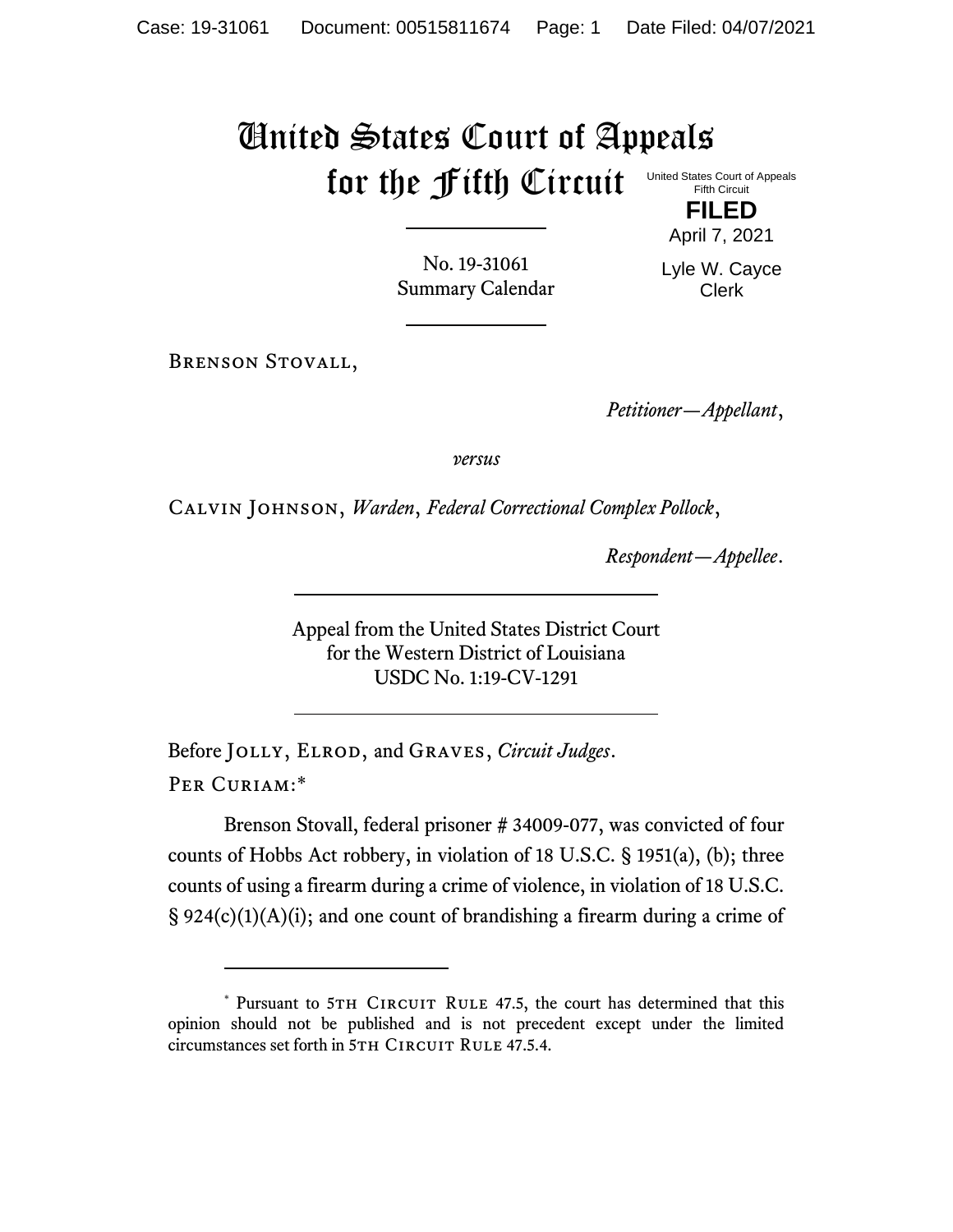## No. 19-31061

violence, in violation of  $\S 924(c)(1)(A)(ii)$ . In the underlying action, Stovall filed a 28 U.S.C. § 2241 petition in which he claimed that he was entitled to relief from his § 924(c) convictions based on *Johnson v. United States*, 576 U.S. 591 (2015), *Sessions v. Dimaya*, 138 S. Ct. 1204 (2018), and *United States v. Davis*, 139 S. Ct. 2319 (2019), on the theory that those decisions established that the residual clause of  $\S 924(c)(3)(B)$  was unconstitutionally vague. He now appeals the district court's dismissal of the § 2241 petition. Our review is de novo. *See Pack v. Yusuff*, 218 F.3d 448, 451 (5th Cir. 2000).

Generally, challenges to a sentence's execution are made under § 2241, and challenges seeking to vacate a conviction or sentence are made under 28 U.S.C. § 2255. *See Tolliver v. Dobre*, 211 F.3d 876, 877 (5th Cir. 2000). However, pursuant to the savings clause of § 2255, a petitioner may proceed under § 2241 if § 2255 "is inadequate or ineffective to test the legality of his detention." § 2255(e); *see Jeffers v. Chandler*, 253 F.3d 827, 830 (5th Cir. 2001). A prisoner satisfies the savings clause by raising a claim "(i) that is based on a retroactively applicable Supreme Court decision which establishes that the petitioner may have been convicted of a nonexistent offense and (ii) that was foreclosed by circuit law at the time when the claim should have been raised in the petitioner's trial, appeal, or first § 2255 motion." *Reyes-Requena v. United States*, 243 F.3d 893, 904 (5th Cir. 2001).

Stovall cannot meet that standard. He argues that his Hobbs Act convictions are not COVs under either the definition of  $\S 924(c)(3)(A)$  (the elements clause) or the definition of  $\S 924(c)(3)(B)$  (the residual clause) because a Hobbs Act conviction can involve the non-violent offense of extortion. But those arguments are misplaced because Stovall's Hobbs Act robbery convictions, which are the predicates for his § 924(c) convictions, are categorically COVs under the elements clause of § 924(c)(3)(A). *See United States v. Bowens*, 907 F.3d 347, 353–54 & nn. 10–11 (5th Cir. 2018).